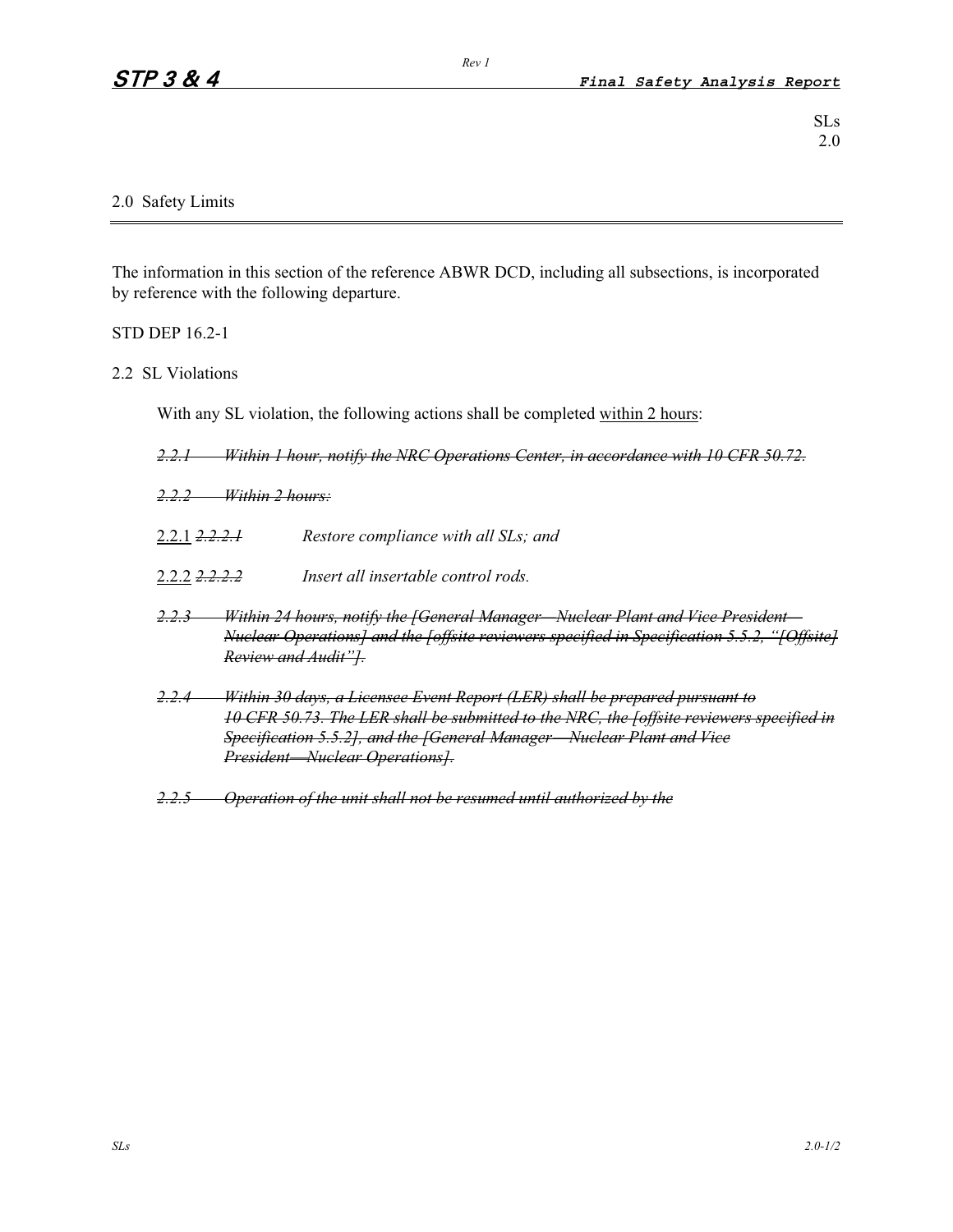Reactor Core SLs B 2.1.1

#### B 2.0 SAFETY LIMITS (SLs)

B 2.1.1 Reactor Core SLs

#### BASES

The information in this section of the reference ABWR DCD, including all subsections, is incorporated by reference with the following departure.

STD DEP 16.2-1

# SAFETY LIMIT *2.2.1* VIOLATIONS

*If any SL is violated, the NRC Operations Center must be notified within 1 hour, in accordance with 10 CFR 50.72 (Ref. 3).*

## *2.2.2*

*Exceeding an SL may cause fuel damage and create a potential for radioactive releases in excess of 10 CFR 100, "Reactor Site Criteria," limits (Ref. 4 3). Therefore, it is required to insert all insertable control rods and restore compliance with the SL within 2 hours. The 2 hour Completion Time ensures that the operators take prompt remedial action and also ensures that the probability of an accident occurring during this period is minimal.* 

# *2.2.3*

*If any SL is violated, the appropriate senior management of the nuclear plant and the utility shall be notified within 24 hours. The 24 hour period provides time for plant operators and staff to take the appropriate immediate action and assess the condition of the unit before reporting to the senior management.*

# *2.2.4*

*If any SL is violated, a Licensee Event Report shall be prepared and submitted within 30 days to the NRC in accordance with 10 CFR 50.73 (Ref. 5). A copy of the report shall also be provided to the senior management of the nuclear plant, and the utility Vice President-Nuclear Operations and the [offsite reviewers specified in Specification 5.5.2 ["Offsite Review and Audit"]].*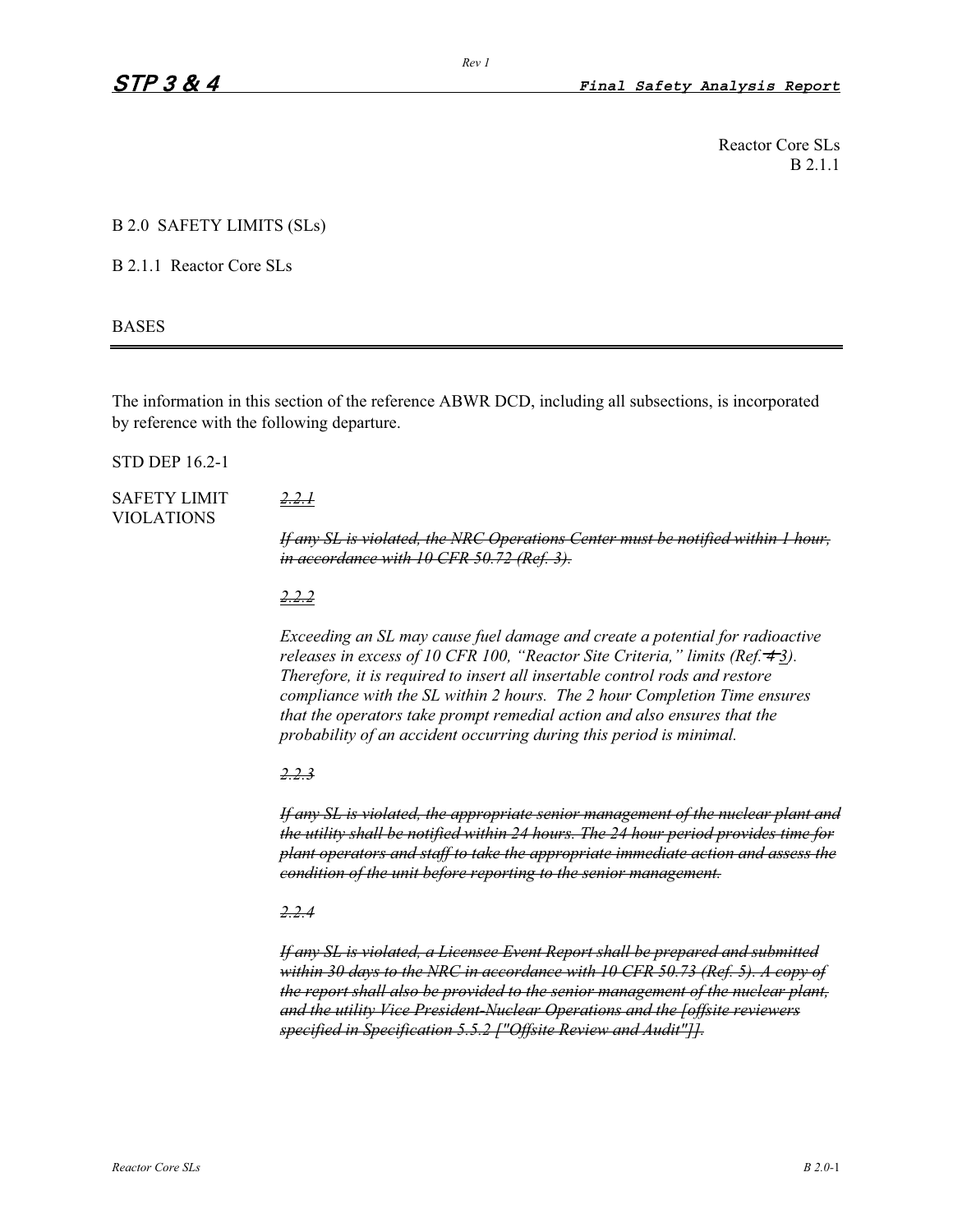Reactor Core SLs B 2.1.1

## B 2.0 SAFETY LIMITS (SLs)

B 2.1.1 Reactor Core SLs

BASES

| <b>SAFETY LIMIT</b><br><b>VIOLATIONS</b> | 2.2.5                                                                                                                                                                                                                                                     |  |
|------------------------------------------|-----------------------------------------------------------------------------------------------------------------------------------------------------------------------------------------------------------------------------------------------------------|--|
| (continued)                              | If any SL is violated, restart of the unit shall not commence until authorized by<br>the NRC. This requirement ensures the NRC that all necessary reviews, analyses,<br>and actions are completed before the unit begins its restart to normal operation. |  |
| <b>REFERENCES</b>                        | 1. 10 CFR 50, Appendix A, GDC 10.                                                                                                                                                                                                                         |  |
|                                          | 2. NEDE-24011-P-A-(latest approved revision).                                                                                                                                                                                                             |  |
|                                          | 3. 10 CFR 50.72.                                                                                                                                                                                                                                          |  |
|                                          | 3. $4.10$ CFR 100.                                                                                                                                                                                                                                        |  |
|                                          | 10 CFR 50.73.                                                                                                                                                                                                                                             |  |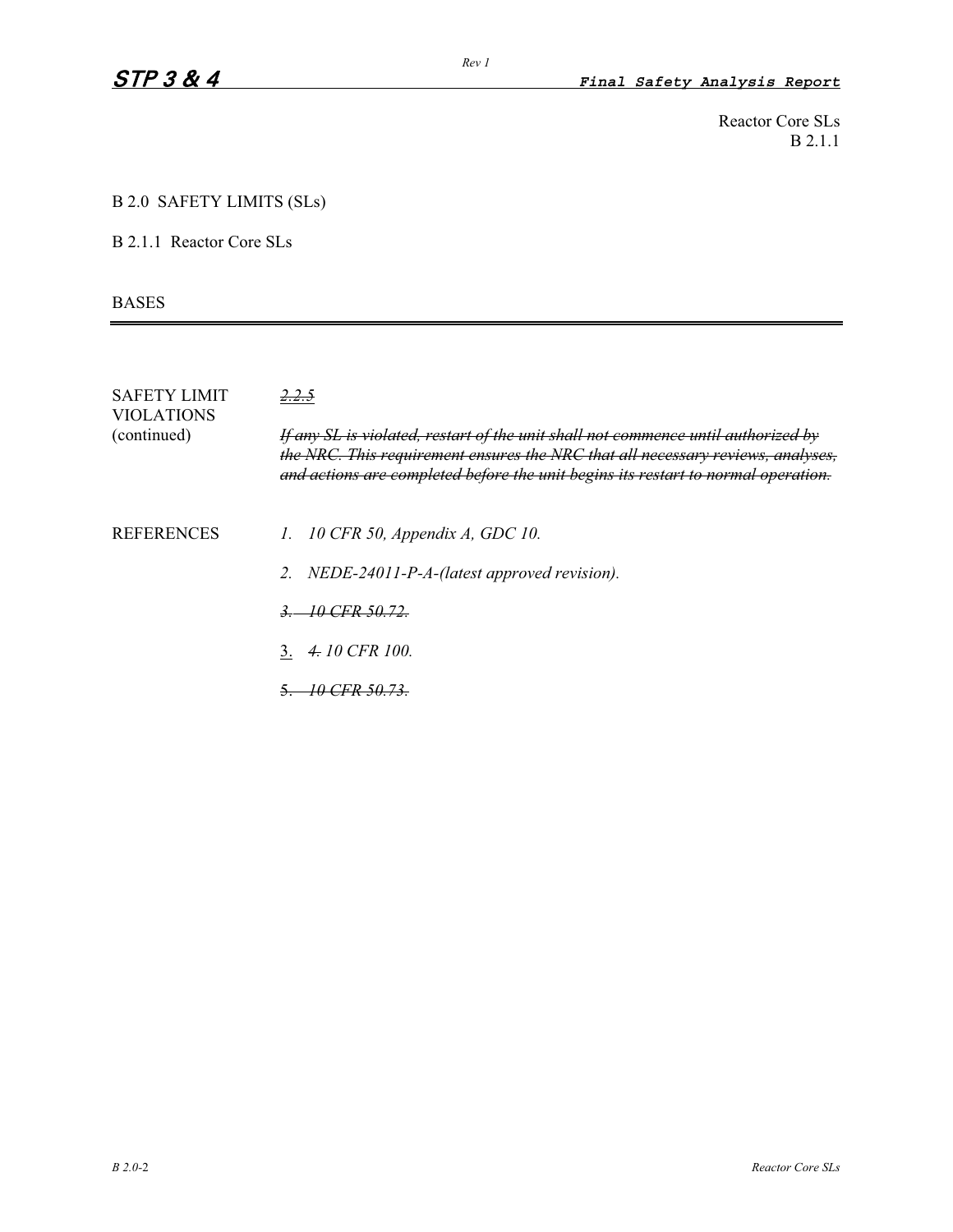RCS Pressure SL B 2.1.2

# B 2.0 SAFETY LIMITS (SLs)

B 2.1.2 Reactor Coolant System (RCS) Pressure SL

### BASES

The information in this section of the reference ABWR DCD, including all subsections, is incorporated by reference with the following departures and supplements. The site-specific supplements address COL License Information Item 16.1 for this Section.

STD DEP 16.2-1

STD DEP 16.2-2

| <b>APPLICABLE</b> | The RCS safety/relief valves and the Reactor Protection                               |
|-------------------|---------------------------------------------------------------------------------------|
| <b>SAFETY</b>     | System Reactor Vessel Steam Dome Pressure - High Function                             |
| <b>ANALYSES</b>   | have settings established to ensure that the RCS pressure SL will not be<br>exceeded. |

*The RCS pressure SL has been selected such that it is at a pressure below which it can be shown that the integrity of the system is not endangered. The reactor pressure vessel is designed to ASME, Boiler and Pressure Vessel Code, Section III, [later* 1989 *Edition], including* excluding *Addenda through the [later* 1989 *Edition] (Ref. 5), which permits a maximum pressure transient of 110%, 9.48 MPaG, of design pressure 8.62 MPaG. The SL of 9.13 MPaG, as measured by the reactor steam dome pressure indicator, is equivalent to 9.48 MPaG at the lowest elevation of the RCS. The RCS pressure SL is selected to be the lowest transient overpressure allowed by the applicable codes.* 

STD DEP 16.2-2

SAFETY LIMITS *The maximum transient pressure allowable in the RCS pressure vessel under the ASME Code, Section III, is 110% of design pressure. The maximum transient pressure allowable in the RCS piping, valves, and fittings is 110% of design pressures of 8.62 MPaG for suction piping and 10.35 MPaG for discharge piping. The most limiting of these two allowances is the 110% of design pressure; therefore, t*T*he SL on maximum allowable RCS pressure is established at 9.48 MpaG, which equates to 9.13 MPaG reactor steam dome pressure.*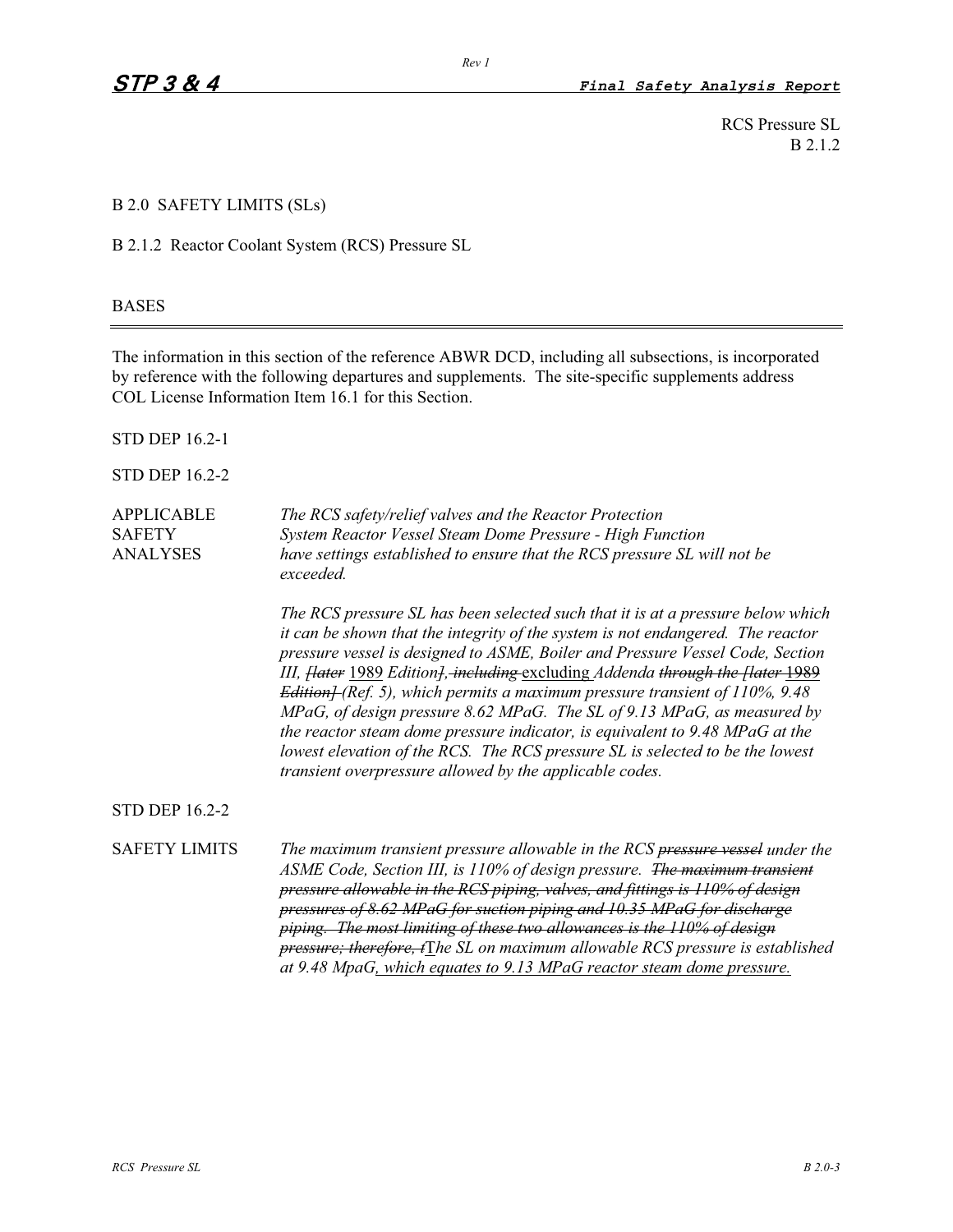RCS Pressure SL B 2.1.2

#### BASES (continued)

#### STD DEP 16.2-1

# SAFETY LIMIT 2.2.1 VIOLATIONS

*If any SL is violated, the NRC Operations Center must be notified within 1 hour, in accordance with 10 CFR 50.72 (Ref. 6).*

#### *2.2.2*

*Exceeding the RCS pressure SL may cause immediate RCS failure and create a potential for radioactive releases in excess of 10 CFR 100, "Reactor Site Criteria," limits (Ref. 4). Therefore, it is required to insert all insertable control rods and restore compliance with the SL within 2 hours. The 2 hour Completion Time ensures that the operators take prompt remedial action.* 

#### *2.2.3*

*If any SL is violated, the appropriate senior management of the nuclear plant and the utility shall be notified within 24 hours. The 24 hour period provides time for plant operators and staff to take the appropriate immediate action and assess the condition of the unit before reporting to the senior management.*

#### *2.2.4*

*If any SL is violated, a Licensee Event Report shall be prepared and submitted within 30 days to the NRC in accordance with 10 CFR 50.73 (Ref. 7). A copy of the report shall also be provided to the senior management of the nuclear plant, and the utility Vice President-Nuclear Operations, and the [offsite reviewers specified in Specification 5.5.2 ["Offsite Review and Audit"]].*

### *2.2.5*

*If any SL is violated, restart of the unit shall not commence until authorized by the NRC. This requirement ensures the NRC that all necessary reviews, analyses, and actions are completed before the unit begins its restart to normal operation.*